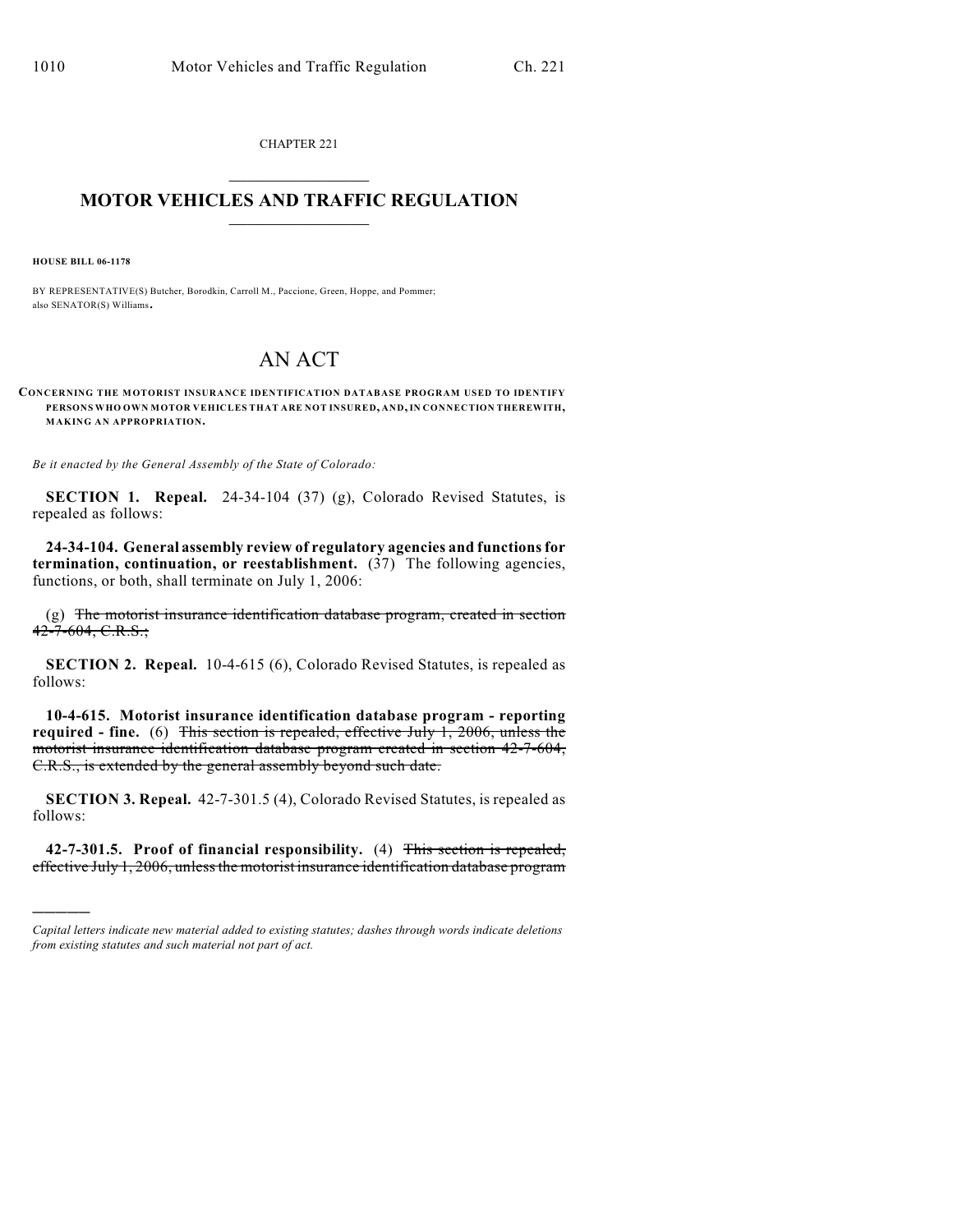created in section 42-7-604 is extended by the general assembly beyond such date.

**SECTION 4. Repeal.** 42-4-1410 (3), Colorado Revised Statutes, is repealed as follows:

**42-4-1410. Proof of financial responsibility required - suspension of license.** (3) This section is repealed, effective July 1, 2006, unless the motorist insurance identification database program created in section 42-7-604 is extended by the general assembly beyond such date.

**SECTION 5.** 42-3-304 (1) (c), Colorado Revised Statutes, is amended to read:

**42-3-304. Registration fees - passenger and passenger-mile taxes - clean screen fund - repeal.** (1) (c) This subsection (1) is repealed, effective July 1, 2008 2007, unless the motorist insurance identification database program created in section 42-7-604 is extended by the general assembly beyond such date.

**SECTION 6.** 42-7-609, Colorado Revised Statutes, is amended to read:

**42-7-609. Repeal of sections.** Sections 42-7-603 to 42-7-607 and this section are repealed, effective July 1, 2006. Prior to such repeal, the department of regulatory agencies shall review the motorist insurance identification database program, created in section 42-7-604, pursuant to section 24-34-104, C.R.S. In its review, the department shall consider whether, since the inception of the program, the rate of uninsured drivers has decreased; the number of letters sent pursuant to section  $42-7-604(5)$  (c) (III), and their effect on the rate of uninsured drivers; the degree to which law enforcement uses the motorist insurance identification database; and the use and effectiveness of the internet option required pursuant to section 42-7-604 (5) (c) (I). In conducting its review pursuant to section 24-34-104, C.R.S., the department shall only consider subparagraphs (I), (III), (IV), and (IX) of paragraph (b) of subsection (9) of such section. THE DEPARTMENT OF REVENUE SHALL SUBMIT A REPORT, IN CONSULTATION WITH THE DIVISION OF INSURANCE, REGARDING THE EFFECTIVENESS OF THE MOTORIST INSURANCE DATABASE, INCLUDING WITHOUT LIMITATION THE DEPARTMENT'S RECOMMENDATIONS ON WHETHER THE PROGRAM SHOULD BE CONTINUED AND ON WHETHER ENFORCEMENT MECHANISMS SHOULD BE INSTITUTED OR CHANGED. THE REPORT SHALL BE SUBMITTED TO THE HOUSE BUSINESS AFFAIRS AND LABOR COMMITTEE OF THE GENERAL ASSEMBLY BY JANUARY 1, 2008.

**SECTION 7.** 42-7-604 (4) (a) and (5) and the introductory portion to 42-7-604 (6), Colorado Revised Statutes, are amended to read:

**42-7-604. Motorist insurance identification database program - creation administration - selection of designated agent - legislative declaration.**  $(4)$  (a) Not later than January 1, 1998, The department shall MONITOR COMPLIANCE WITH THE FINANCIAL SECURITY REQUIREMENTS OF THIS ARTICLE AND MAY contract with a designated agent that shall TO monitor SUCH compliance with the financial security requirements of this article. except that the department shall not enter into any contract under this subsection (4) unless at least two entities bid on said contract. IF THE DEPARTMENT CONTRACTS WITH A DESIGNATED AGENT, THE AGENT SHALL BE AUTHORIZED TO PERFORM ALL FUNCTIONS OF THE DEPARTMENT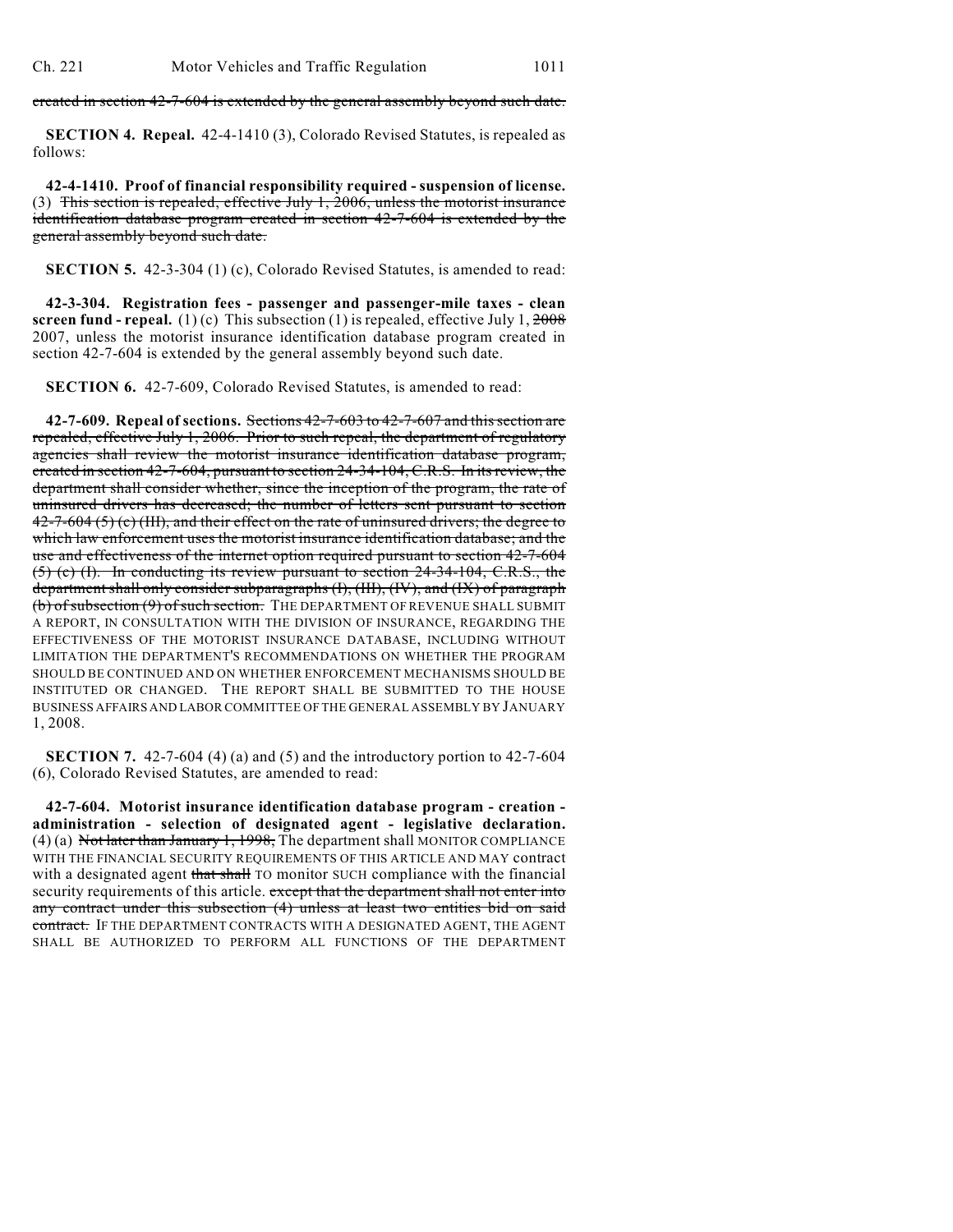DELEGATED TO THE AGENT IN THE CONTRACT.

 $(5)$  (a) Not later than January 1, 1999, The DEPARTMENT OR ITS designated agent, using its own computer network, shall develop and maintain a computer database with information provided by:

(I) Insurers, pursuant to section 10-4-615, C.R.S.; except that any person who qualifies as self-insured pursuant to section 10-4-624, C.R.S., shall not be required to provide information to the designated agent DEPARTMENT; and

(II) The department that shall provide the designated agent with the name, date of birth, address, and driver's license number of all persons in its computer database and COMPARE the make, year, and vehicle identification number of all registered vehicles TO POLICY INFORMATION PROVIDED BY INSURERS.

(b) The department shall establish guidelines for the development and maintenance of a database so that said THE database can easily be accessed by state and local law enforcement agencies. Such access shall be within procedures already established and shall not require additional computer keystrokes by dispatch or law enforcement personnel or any other additional procedures.

(c) The designated agent DEPARTMENT shall:

(I) Provide an internet option that allows citizens, county clerks, and insurers and their agents, including commercial insurers, to submit insurance information directly to the designated agent. Such information shall be verified by the designated agent. Each insurer shall cooperate with the designated agent's verification process.

(II) Provide a reasonable and adequate quality control process to ensure the accurate input of data, including the vehicle identification numbers and insurance information; provided to such designated agent.

(III) Upon receipt of information that a vehicle has been operated on public highways or streets and uninsured under the same owner for a period of sixty consecutive days or in compliance for a subsequent violation of section 42-7-605 (1), send a letter of noncompliance to such owner pursuant to section 42-7-605 (1). Such letter shall state in bold-faced type in the same font as the rest of the letter that the owner of the vehicle is responsible for providing proof of insurance to the designated agent and that such proof shall not be transmitted by the department or by the county clerk or other local official.

(IV) Provide the department of revenue access to the designated agent's database of insurance information in order to provide each county clerk access to the most currently available data FROM THE DATABASE OF INSURANCE INFORMATION.

(6) Not later than January 1, 1999, The designated agent DEPARTMENT shall, at least monthly WEEKLY:

**SECTION 8. Repeal.** 42-7-605, Colorado Revised Statutes, is repealed as follows: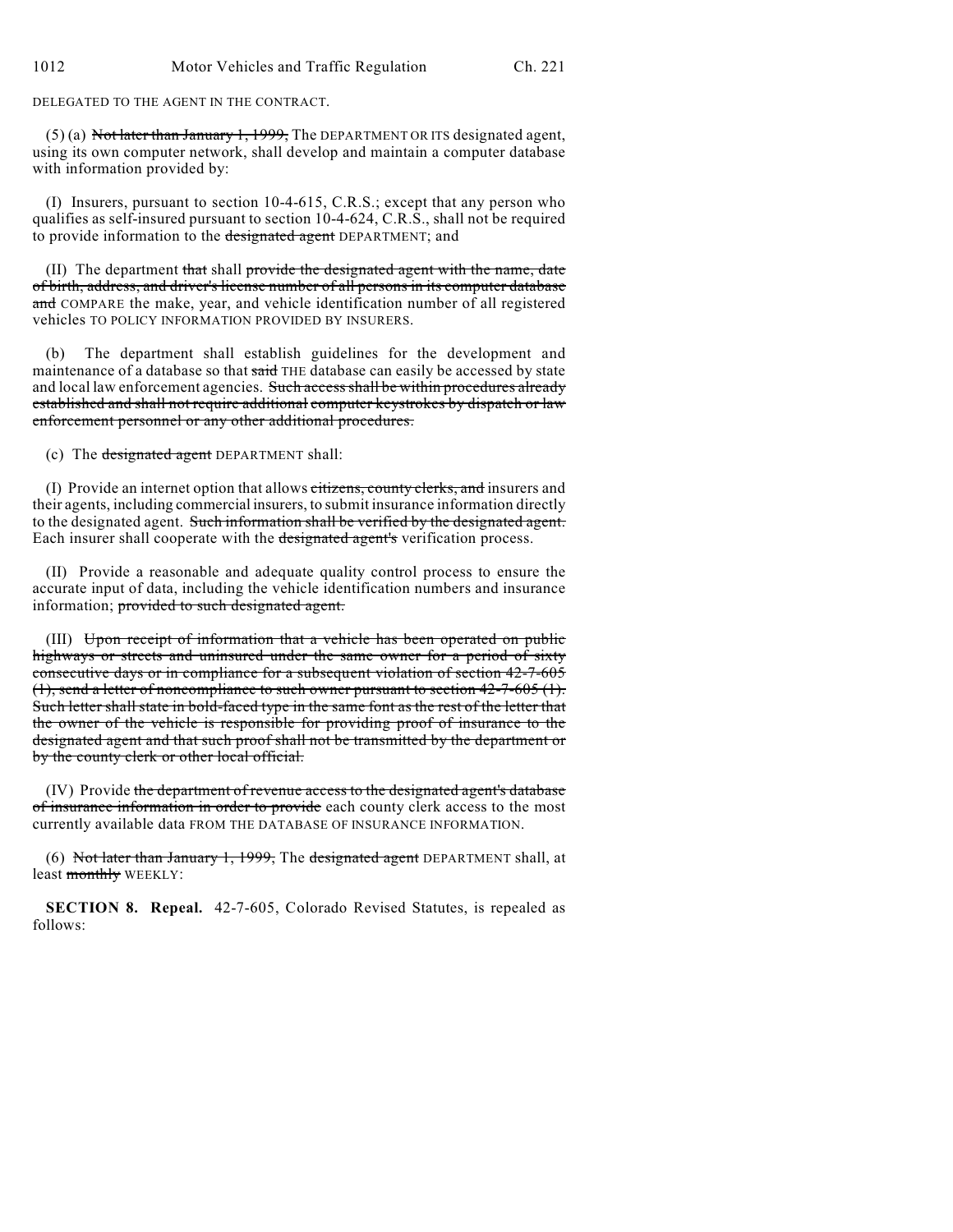**42-7-605. Notice of lack of financial responsibility.** (1) (a) If the comparison made pursuant to section  $42-7-604(6)(b)$  shows that a motor vehicle, which has not been exempted under section 42-3-304 (1) (b), has not been insured for sixty days, the department of revenue shall direct the designated agent to notify the owner of the motor vehicle that said owner has forty-five days to provide the designated agent with one of the following, or said owner's registration will be subject to immediate administrative suspension after the expiration of said forty-five-day period:

(I) Proof of complying coverage in accordance with section 10-4-619, C.R.S., or of self-insurance in accordance with section 10-4-624, C.R.S.; or

(II) Proof of exemption from the financial security requirements.

(b) If the comparison made pursuant to section  $42-7-604$  (6) (b) shows that a motor vehicle, which has not been exempted under section  $42-3-134$  (1) (b), has not been insured for the second time within five years after the first determination for two consecutive months, the department of revenue shall direct the designated agent to notify the owner of the motor vehicle that said owner has twenty days to provide the designated agent with one of the following, or said owner's registration will be subject to immediate administrative suspension after the expiration of said twenty-day period:

(I) Proof of complying coverage in accordance with section 10-4-619, C.R.S., or of self-insurance in accordance with section 10-4-624, C.R.S.; or

(II) Proof of exemption from the financial security requirements.

(c) If the comparison made pursuant to section  $42-7-604$  (6) (b) shows that a motor vehicle, which has not been exempted under section 42-3-134 (1) (b), has not been insured for the third or subsequent time within five years after the first determination for one month, the department of revenue shall direct the designated agent to notify the owner of the motor vehicle that said owner has ten days to provide the designated agent with one of the following, or said owner's registration will be subject to immediate administrative suspension after the expiration of said ten-day period:

(I) Proof of complying coverage in accordance with section 10-4-619, C.R.S., or of self-insurance in accordance with section 10-4-624, C.R.S.; or

(II) Proof of exemption from the financial security requirements.

(2) Any person who steals a license plate shall be in violation of section 42-5-104  $(2)$   $(a)$ .

(3) A letter from an insurer or agent verifying that the person had the required motor vehicle insurance coverage on the date specified shall be considered proof of financial responsibility for purposes of this section. Such letter may be mailed to the department.

(4) The provisions of this section shall take effect not later than January 1, 1999.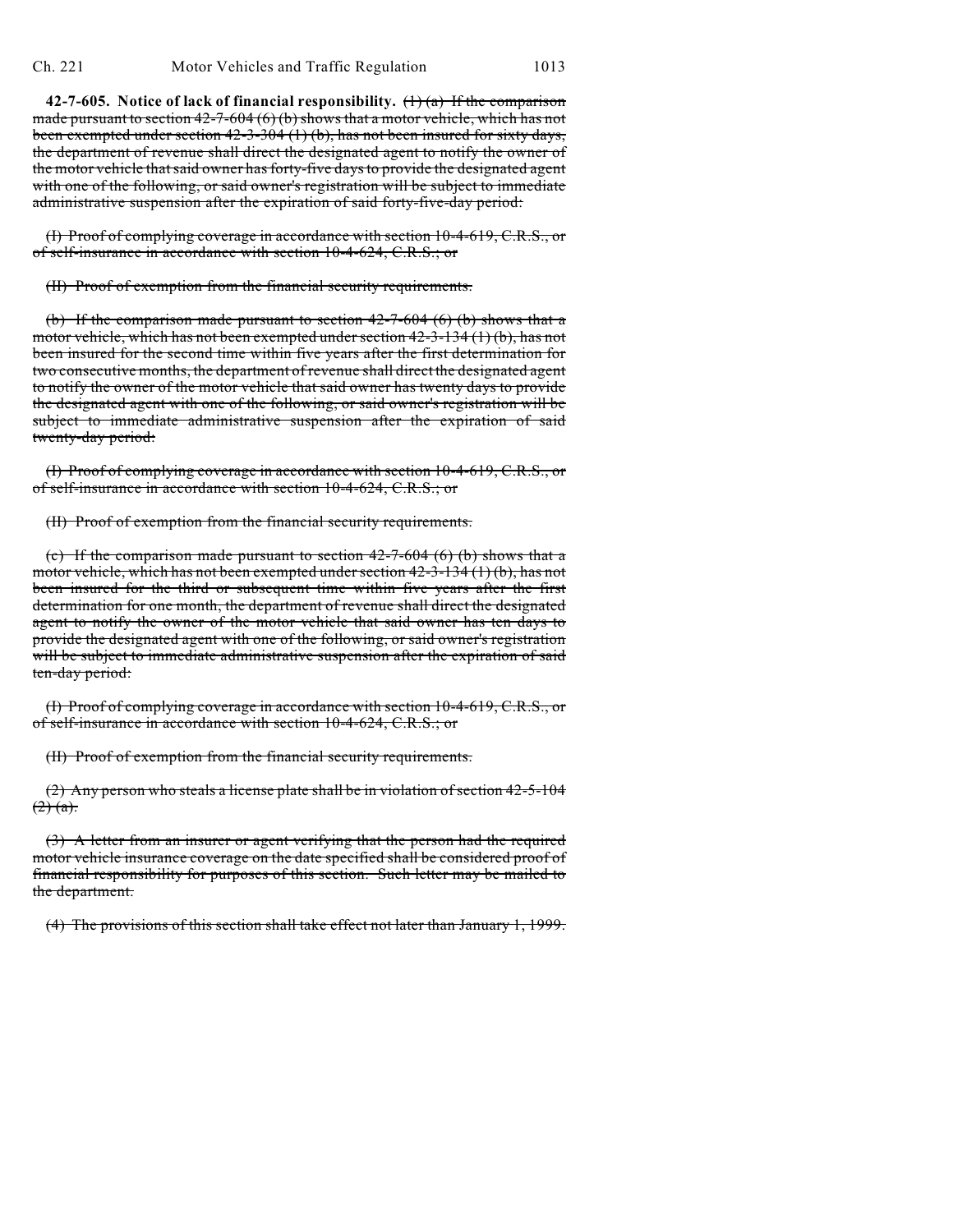(5) Prior to the reinstatement of any motor vehicle registration that has been suspended pursuant to subsection (1) of this section, the owner of such motor vehicle shall provide to the department proof of insurance coverage in accordance with section 10-4-619, C.R.S., proof of self-insurance in accordance with section 10-4-624, C.R.S., or proof of an exemption from any such financial security requirements.

**SECTION 9.** The introductory portion to 42-7-606 (1) and 42-7-606 (1) (a), Colorado Revised Statutes, are amended to read:

**42-7-606. Disclosure of insurance information - penalty.** (1) Information provided to the designated agent by insurers and the department for inclusion in the database established pursuant to section 42-7-604 is the property of the insurer or the department, as the case may be, and may not be disclosed except as follows:

(a) The designated agent DEPARTMENT shall verify a person's insurance coverage upon request by any state or local government agency investigating, litigating, or enforcing such person's compliance with the financial security requirements.

**SECTION 10.** 10-4-615 (1) and (5), Colorado Revised Statutes, are amended to read:

**10-4-615. Motorist insurance identification database program - reporting required - fine - repeal.** (1) (a) Each insurer that issues a policy pursuant to this part 6 shall provide to the designated agent selected in accordance with section 42-7-604 (4), C.R.S., DEPARTMENT OF REVENUE a record of each policy issued during the immediately preceding period. Such record shall comply with the requirements of subsections (2) and (3) of this section.  $\overline{except}$  as may otherwise be provided for commercial lines of insurance in rules adopted by the department. This subsection (1) shall not be construed to prohibit more frequent reporting. Such policy information shall be provided to the designated agent DEPARTMENT as follows:

(I) Prior to January 1, 2004, each insurer shall provide such policy information before the seventh working day of each calendar month for the preceding month.

(II) Beginning January 1, 2004, each insurer that has ten thousand or more current policies in place for the preceding six months shall provide such policy information in each of twenty-six reporting periods for the immediately preceding two-week period. Such information shall be reported no later than seven working days after the last date of the report period.

(III) Beginning July 1, 2004, Each insurer with any policies in place for the preceding six months shall provide such policy information every week for the immediately preceding week. Such information shall be reported no later than seven working days after the last date of the week reported on.

(b) Beginning January1, 2004, Each insurer shall provide policy information on all existing polices issued by such insurer to the designated agent DEPARTMENT at least every six months. The designated agent DEPARTMENT and the working group created in section 42-7-604 (4) (b), C.R.S., shall determine if any new means of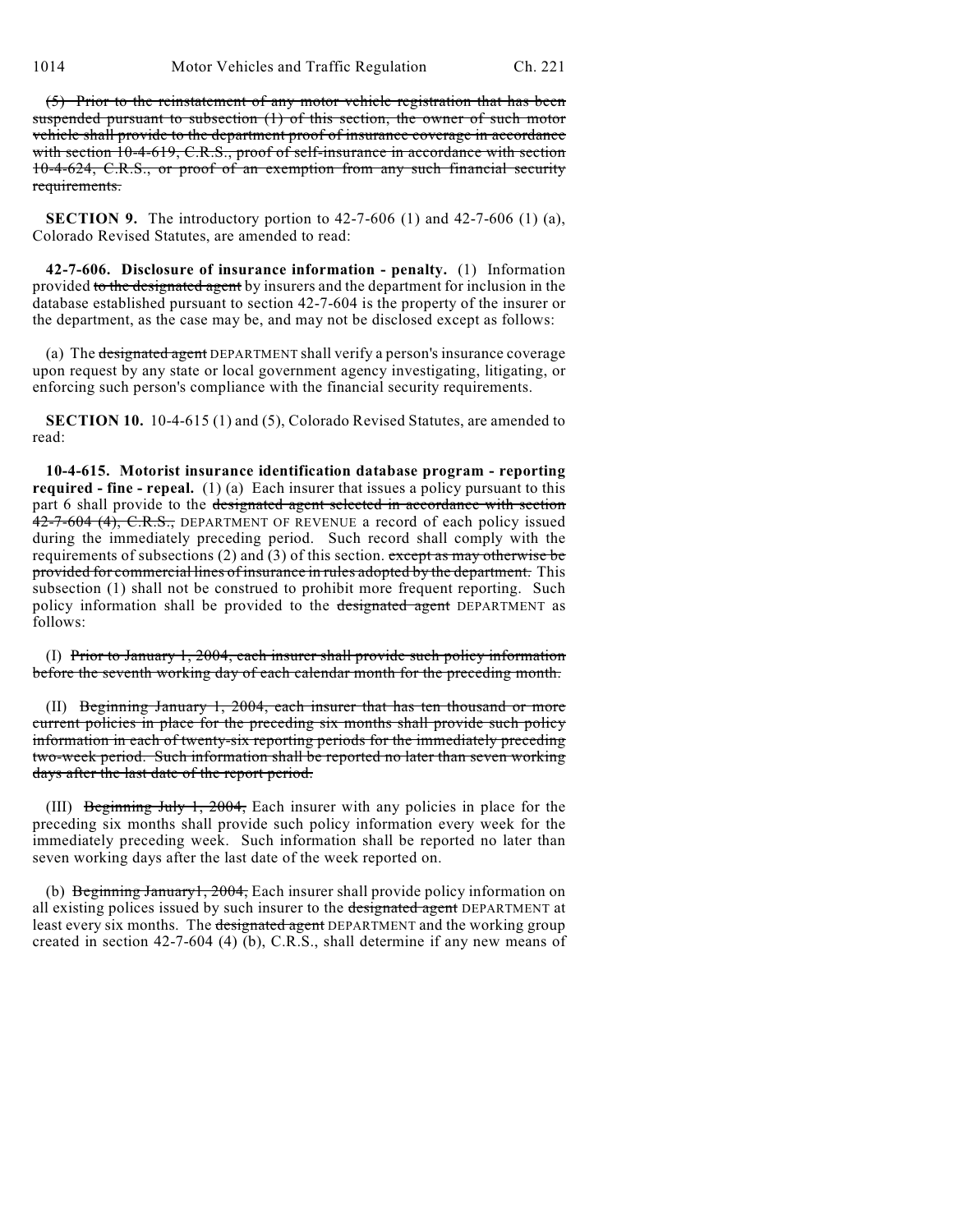transmittal of such information may be utilized. Each insurer shall provide information regarding changes to existing policies to the designated agent DEPARTMENT at the time of receipt of such information.

(5) This section is effective thirty days after notification is given by the designated agent, but not later than January 1, 1998.

**SECTION 11.** 42-3-105 (1) (d) (I), Colorado Revised Statutes, is amended to read:

**42-3-105. Application for registration - tax.** (1) (d) (I) The department or its designated AUTHORIZED agents shall not register a motor vehicle unless the applicant has a complying motor vehicle insurance policy pursuant to part 6 of article 4 of title 10, C.R.S., or a certificate of self-insurance in full force and effect as required by sections 10-4-619 and 10-4-624, C.R.S. The requirements of this paragraph (d) apply only to motor vehicles classified as Class C personal property under section 42-3-106 (1) (c), to light trucks that do not exceed sixteen thousand pounds empty weight, and that are not insured through a commercial line of insurance, and to sports utility vehicles that are classified as Class B personal property under section  $42-3-106(1)$  (b). The applicant shall provide the department or its designated AUTHORIZED agents with the proof of insurance certificate or insurance identification card provided to the applicant by the applicant's insurer pursuant to section 10-4-604.5, C.R.S., or provide proof of insurance in such other media as is authorized by the department. Nothing in this paragraph (d) shall be interpreted to preclude the department from electronically transmitting insurance information to designated agents pursuant to section 42-7-604 for the purpose of ensuring compliance with mandatory insurance requirements.

**SECTION 12. Appropriation - adjustments in 2006 long bill.** (1) For the implementation of this act, appropriations made in the annual general appropriation act to the department of revenue for the fiscal year beginning July 1, 2006, shall be adjusted as follows:

(a) The cash funds exempt appropriation to the executive director's office is reduced by sixty-four thousand six hundred thirty-six dollars (\$64,636). Said sum shall be from the motorist insurance identification account created pursuant to section 42-3-304 (18) (d) (I), Colorado Revised Statutes.

(b) The cash funds exempt appropriation to the motorist insurance identification database program, in the division of motor vehicles, for personal services is reduced by nine hundred forty-two thousand eight hundred nine dollars (\$942,809) and 7.0 FTE. Said sum shall be from the motorist insurance identification account created pursuant to section 42-3-304 (18) (d) (I), Colorado Revised Statutes.

(c) The cash funds exempt appropriation to the motorist insurance identification database program, in the division of motor vehicles, for operating expenses is reduced by sixteen thousand dollars (\$16,000). Said sum shall be from the motorist insurance identification account created pursuant to section 42-3-304 (18) (d) (I), Colorado Revised Statutes.

**SECTION 13. Effective date.** This act shall take effect July 1, 2006.